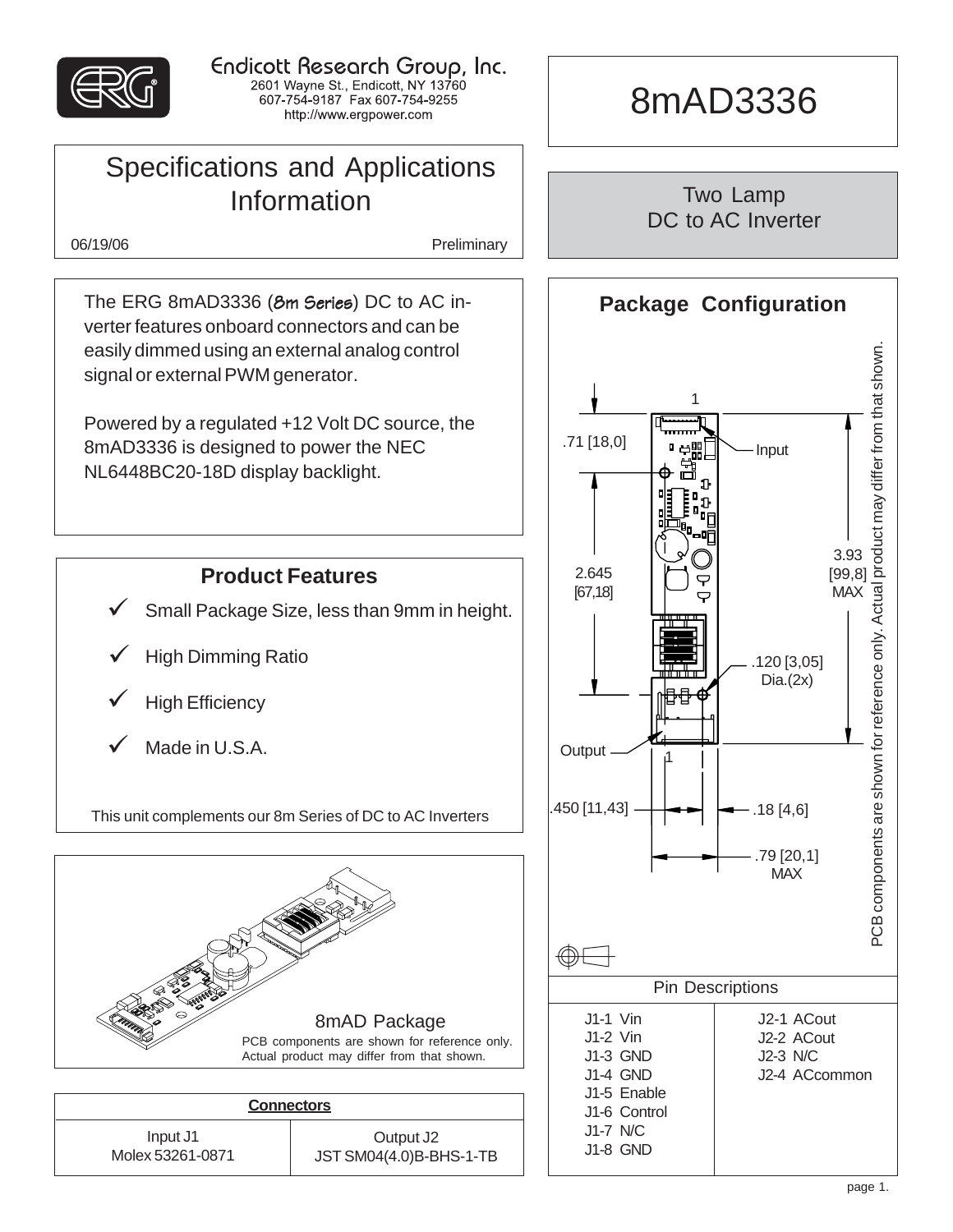

# 8mAD3336

#### **Absolute Maximum Ratings**

| Rating              | Symbol | <b>Value</b>      | <b>Units</b> |
|---------------------|--------|-------------------|--------------|
| Input Voltage Range | in     | $-0.3$ to $+12.6$ | <b>DC</b>    |
| Storage Temperature | stg    | $-40$ to $+85$    | °C           |

#### **Operating Characteristics**

With a load simulating the referenced display and lamp warm-up of 5 minutes. Unless otherwise noted Vin = 12.00 Volts dc and Ta =  $25^{\circ}$ C.

| <b>Characteristic</b>                   | Symbol                      | Min                      | <b>Typ</b>               | <b>Max</b> | <b>Units</b>          |  |  |
|-----------------------------------------|-----------------------------|--------------------------|--------------------------|------------|-----------------------|--|--|
| Input Voltage                           | $V_{\underline{\text{in}}}$ | $+11.8$                  | $+12.0$                  | $+12.6$    | $V_{DC}$              |  |  |
| <b>Component Surface</b><br>Temperature | <b>Ts</b>                   | $-20$                    |                          | $+80$      | $\rm ^{\circ}C$       |  |  |
| Input Current (Note 1)                  | $\frac{1}{2}$               | $\overline{\phantom{a}}$ | .40                      | .46        | $A_{DC}$              |  |  |
| Input Ripple Current                    | $\frac{1}{\underline{np}}$  |                          | 20                       |            | $mA$ <sub>pk-pk</sub> |  |  |
| <b>Operating Frequency</b>              | $F_{\circ}$                 | 41                       | 46                       | 51         | kHz                   |  |  |
| Minimum Output Voltage                  | Vout (min)                  | 1500                     | $\overline{\phantom{a}}$ |            | <b>Vrms</b>           |  |  |
| Efficiency                              | $\eta$                      | $\overline{a}$           | 79                       |            | $\frac{0}{0}$         |  |  |
| Output Current (per lamp)               | out                         | $\overline{\phantom{a}}$ | 5.1                      |            | mArms                 |  |  |
| Output Voltage                          | Vout                        | ٠                        | 370                      |            | <b>Vrms</b>           |  |  |
| Enable (pin J1-5)                       |                             |                          |                          |            |                       |  |  |
| Turn-off Threshold                      | V<br>thoff                  | $\boldsymbol{0}$         | ٠                        | 1          | $\vee$                |  |  |
| Turn-On Threshold                       | V<br>thon                   | 2.5                      |                          | Vin        | $\vee$                |  |  |
| Impedance to Vin                        | $R_{Enable}$                | 44.6                     | 47                       | 49.4       | kOhms                 |  |  |

Specifications subject to change without notice.

**(Note 1)** Input current in excess of maximum may indicate a load/inverter mismatch condition, which can result in reduced reliability. Please contact ERG technical support.

#### **Application Notes:**

- 1) The minimum distance from high voltage areas of the inverter to any conductive material should be .12 inches per kilovolt of starting voltage.
- 2) Mounting hardware should be non-conductive.
- 3) Open framed inverters should not be used in applications at altitudes over 10,000 feet.
- 4) Contact ERG for possible exceptions.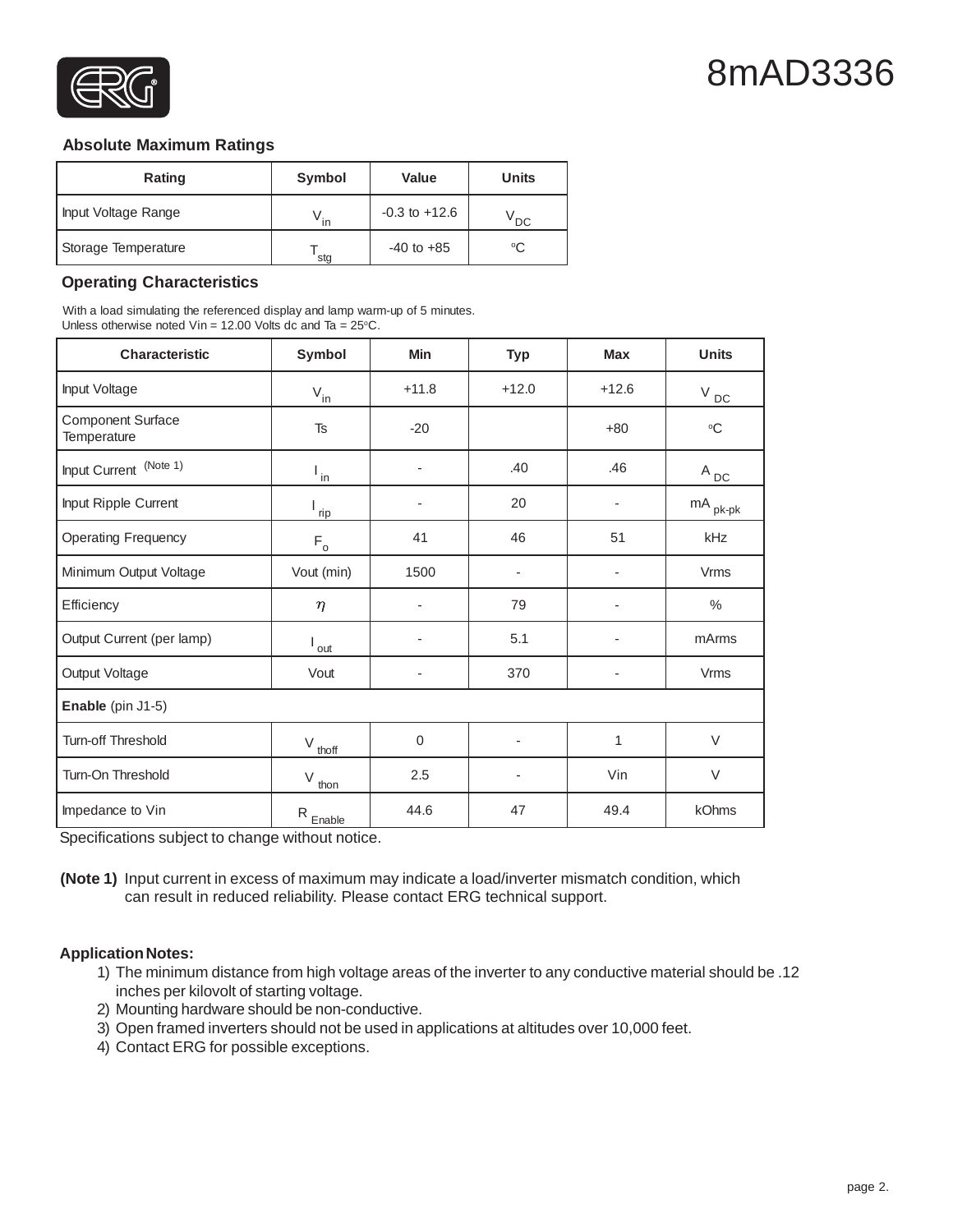



## **Onboard PWM**

Unless otherwise noted Vin = 12.00 Volts DC,  $T_a = 25$  °C and unit has been running for 5 minutes.

| <b>Characteristic</b>      | Symbol | Min | <b>Typ</b> | <b>Max</b> | <b>Units</b> |
|----------------------------|--------|-----|------------|------------|--------------|
| Frequency                  | pwm    |     | 160        |            | Ηz           |
| Control Input Bias Current | cbias  |     | ۰          | 10         | uA           |

### **Pin Descriptions**

**Vin** Input voltage to the inverter.

- GND Inverter ground.
- **Control** Analog voltage input to the onboard pulse width modulator. Increasing this voltage increases the off time of the onboard PWM resulting in decreased brightness. The inverter is full on when this voltage is near inverter ground.
- **Enable** Inverter Enable. The inverter is always enabled with an internal pullup resistor tied to the enable pin. Pull this pin low to disable inverter operation. The onboard PWM is always utilized.

### **Application information**

The 8mAD series of inverters is designed to power two cold cathode fluorescent lamps each with four watts. An external analog control interfaces with an onboard pulse width modulator to provide dimming control. The 8mAD inverter can reliably dim to less than 5% duty cycle.

External shutdown of the inverter is accomplished using the Enable pin. Pulling this pin low (below Vthoff) disables the inverter.

If analog voltage dimming is required, the analog voltage is applied to the Control pin. Figure 1 shows how to connect the inverter for onboard PWM operation. Graph 1shows the relationship of PWM duty cycle to input control voltage.

If an external PWM is used, simply connect the Enable pin to the PWM source and connect the Control pin to inverter ground. If the onboard PWM is used, connect the analog voltage to the Control pin.